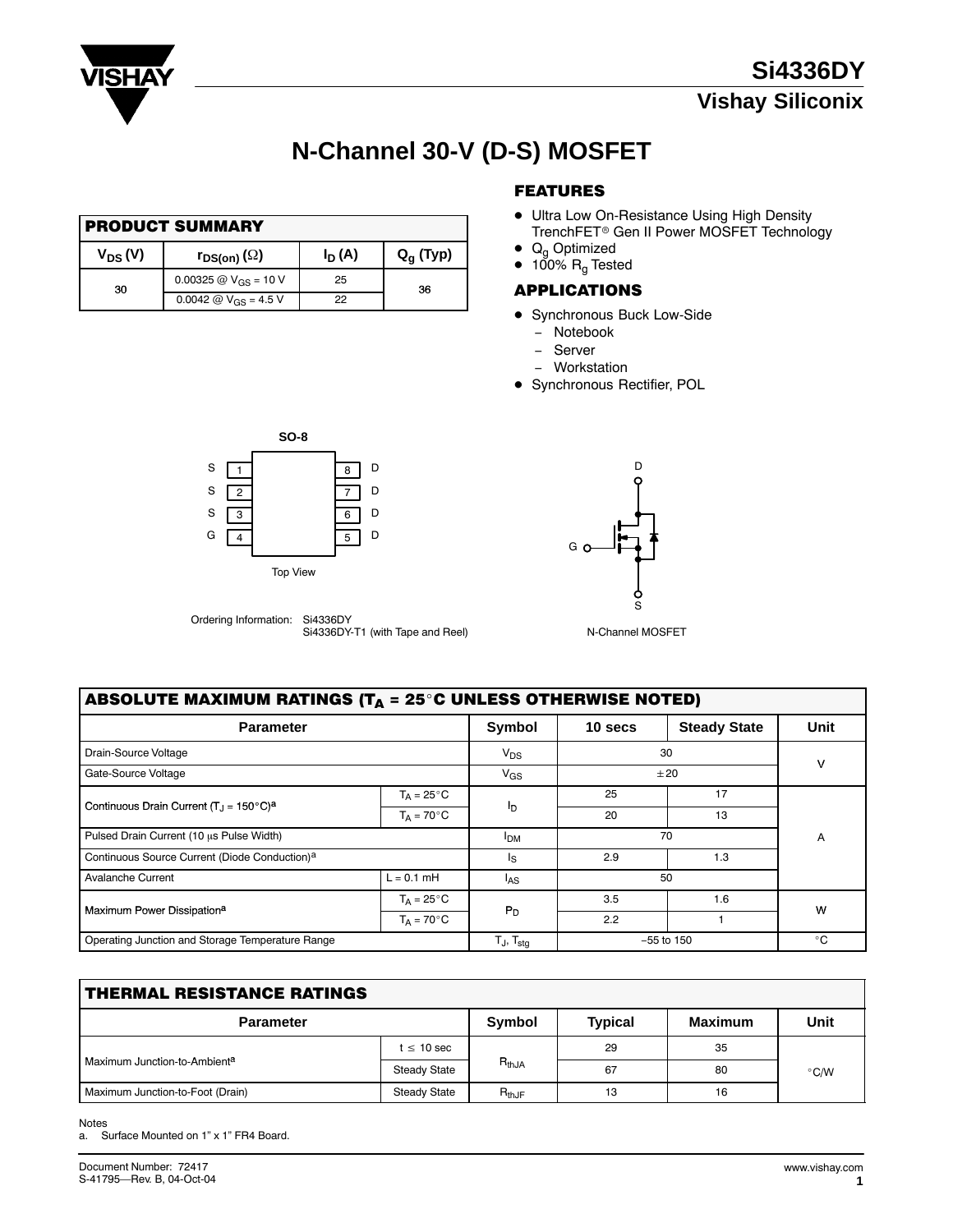## **Si4336DY**

### **Vishay Siliconix**



| SPECIFICATIONS (T $_{\text{J}}$ = 25 $^{\circ}$ C UNLESS OTHERWISE NOTED) |                         |                                                                                                   |     |        |                   |        |  |  |
|---------------------------------------------------------------------------|-------------------------|---------------------------------------------------------------------------------------------------|-----|--------|-------------------|--------|--|--|
| <b>Parameter</b>                                                          | Symbol                  | <b>Test Condition</b>                                                                             | Min | Typ    | <b>Max</b>        | Unit   |  |  |
| <b>Static</b>                                                             |                         |                                                                                                   |     |        |                   |        |  |  |
| Gate Threshold Voltage                                                    | $V_{GS(th)}$            | $V_{DS} = V_{GS}$ , $I_D = 250 \mu A$                                                             | 1.0 |        | 3.0               | $\vee$ |  |  |
| Gate-Body Leakage                                                         | lgss                    | $V_{DS} = 0 V$ , $V_{GS} = \pm 20 V$                                                              |     |        | ±100              | nA     |  |  |
| Zero Gate Voltage Drain Current                                           | <b>l</b> <sub>DSS</sub> | $V_{DS}$ = 30 V, $V_{GS}$ = 0 V<br>$V_{DS}$ = 30 V, V <sub>GS</sub> = 0 V, T <sub>J</sub> = 55 °C |     |        | $\mathbf{1}$<br>5 | μA     |  |  |
| On-State Drain Current <sup>a</sup>                                       | $I_{D(0n)}$             | $V_{DS} \ge 5$ V, $V_{GS} = 10$ V                                                                 | 30  |        |                   | A      |  |  |
| Drain-Source On-State Resistance <sup>a</sup>                             |                         | $V_{GS}$ = 10 V, $I_D$ = 25 A                                                                     |     | 0.0026 | 0.00325           | Ω      |  |  |
|                                                                           | $r_{DS(on)}$            | $V_{GS}$ = 4.5 V, $I_D$ = 22 A                                                                    |     | 0.0033 | 0.0042            |        |  |  |
| Forward Transconductance <sup>a</sup>                                     | $g_{fs}$                | $V_{DS}$ = 15 V, $I_D$ = 25 A                                                                     |     | 110    |                   | S      |  |  |
| Diode Forward Voltage <sup>a</sup>                                        | $V_{SD}$                | $I_S = 2.9$ A, $V_{GS} = 0$ V                                                                     |     | 0.72   | 1.1               | $\vee$ |  |  |
| <b>Dynamich</b>                                                           |                         |                                                                                                   |     |        |                   |        |  |  |
| Input Capacitance                                                         | $C_{iss}$               |                                                                                                   |     | 5600   |                   | pF     |  |  |
| Output Capacitance                                                        | $C_{\rm oss}$           | $V_{DS}$ = 15 V, $V_{GS}$ = 0 V, f = 1 MHz                                                        |     | 860    |                   |        |  |  |
| Reverse Transfer Capacitance                                              | $C_{\text{rss}}$        |                                                                                                   |     | 415    |                   |        |  |  |
| <b>Total Gate Charge</b>                                                  | $Q_q$                   |                                                                                                   |     | 36     | 50                | nC     |  |  |
| Gate-Source Charge                                                        | $Q_{\text{gs}}$         | $V_{DS}$ = 15 V, $V_{GS}$ = 4.5 V, $I_D$ = 20 A                                                   |     | 18     |                   |        |  |  |
| Gate-Drain Charge                                                         | $Q_{gd}$                |                                                                                                   |     | 10     |                   |        |  |  |
| Gate Resistance                                                           | $R_{q}$                 |                                                                                                   | 0.8 | 1.3    | 2.0               | Ω      |  |  |
| Turn-On Delay Time                                                        | $t_{d(on)}$             |                                                                                                   |     | 24     | 35                | ns     |  |  |
| <b>Rise Time</b>                                                          | $t_{r}$                 | $V_{DD}$ = 15 V, R <sub>L</sub> = 15 $\Omega$                                                     |     | 16     | 25                |        |  |  |
| <b>Turn-Off Delay Time</b>                                                | $t_{d(Off)}$            | $I_D \cong 1 \text{ A}$ , $V_{GEN} = 10 \text{ V}$ , $R_q = 6 \Omega$                             |     | 90     | 140               |        |  |  |
| Fall Time                                                                 | t                       |                                                                                                   |     | 32     | 50                |        |  |  |
| Source-Drain Reverse Recovery Time                                        | $t_{rr}$                | $I_F = 2.9$ A, di/dt = 100 A/us                                                                   |     | 45     | 70                |        |  |  |

Notes<br>a. P

a. Pulse test; pulse width  $\leq 300$  µs, duty cycle  $\leq 2\%$ .

b. Guaranteed by design, not subject to production testing.

*Stresses beyond those listed under "Absolute Maximum Ratings" may cause permanent damage to the device. These are stress ratings only, and functional operation of the device at these or any other conditions beyond those indicated in the operational sections of the specifications is not implied. Exposure to absolute maximum rating conditions for extended periods may affect device reliability.*

#### TYPICAL CHARACTERISTICS (25°C UNLESS NOTED)



0 10 20 30 40 50 60 0.0 0.5 1.0 1.5 2.0 2.5 3.0 3.5 4.0  $25^\circ$  $T_C = 125^{\circ}C$  $\frac{3\sqrt{1-\frac{1}{55}}}{2}$ V<sub>GS</sub> - Gate-to-Source Voltage (V) − Drain Current (A)  $\mathsf{I}$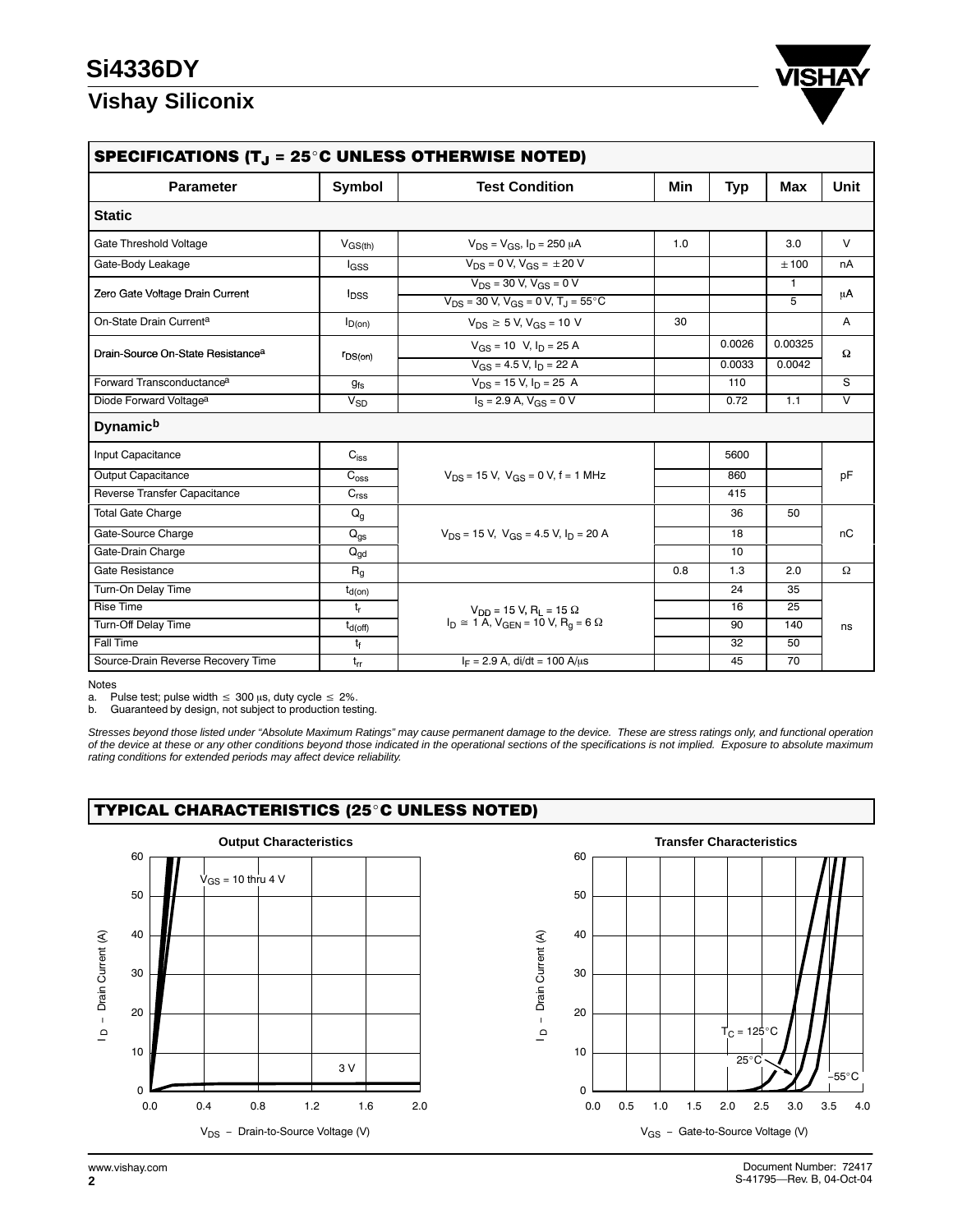

# **Si4336DY Vishay Siliconix**

#### TYPICAL CHARACTERISTICS (25°C UNLESS NOTED)









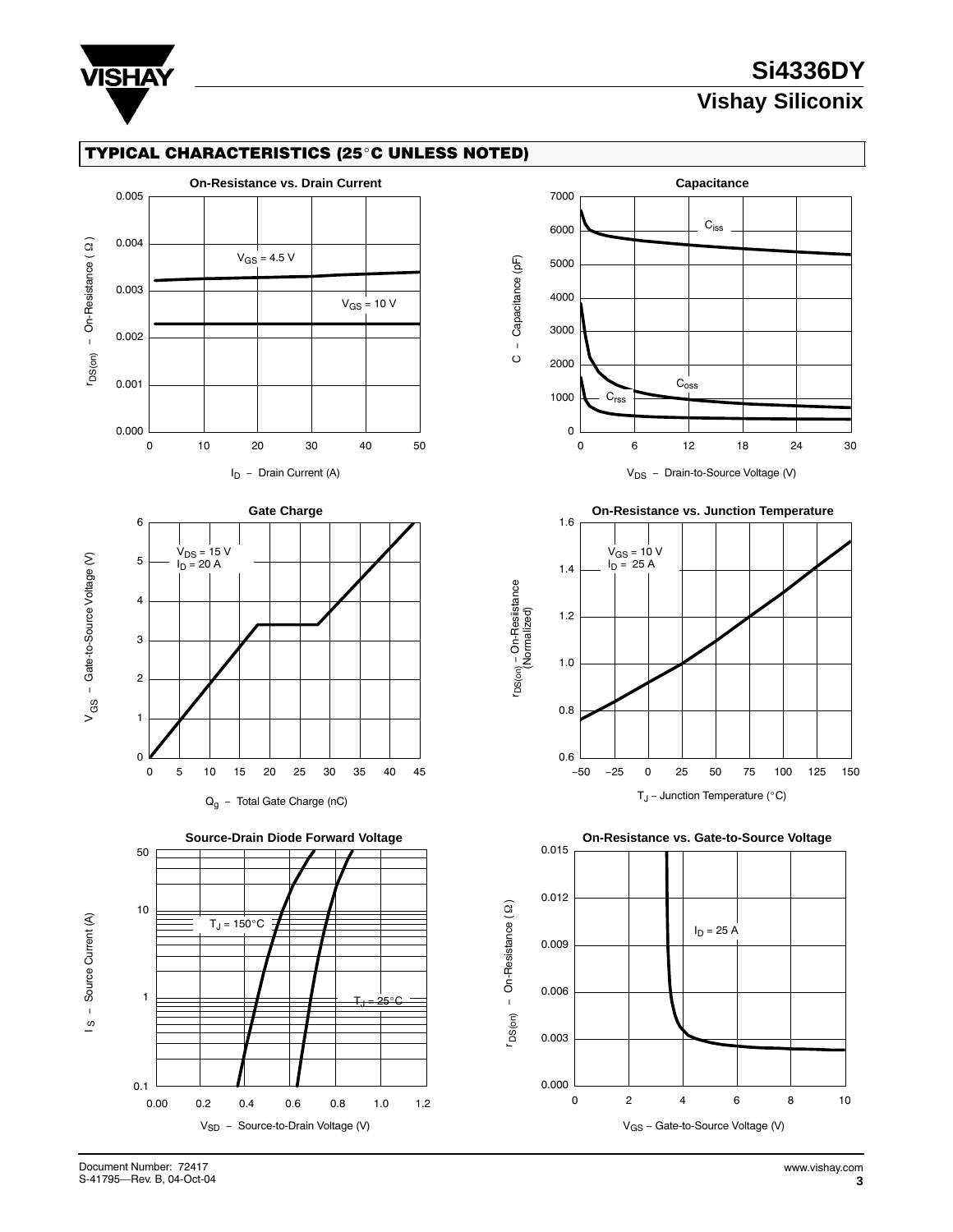# **Si4336DY**





#### TYPICAL CHARACTERISTICS (25°C UNLESS NOTED)